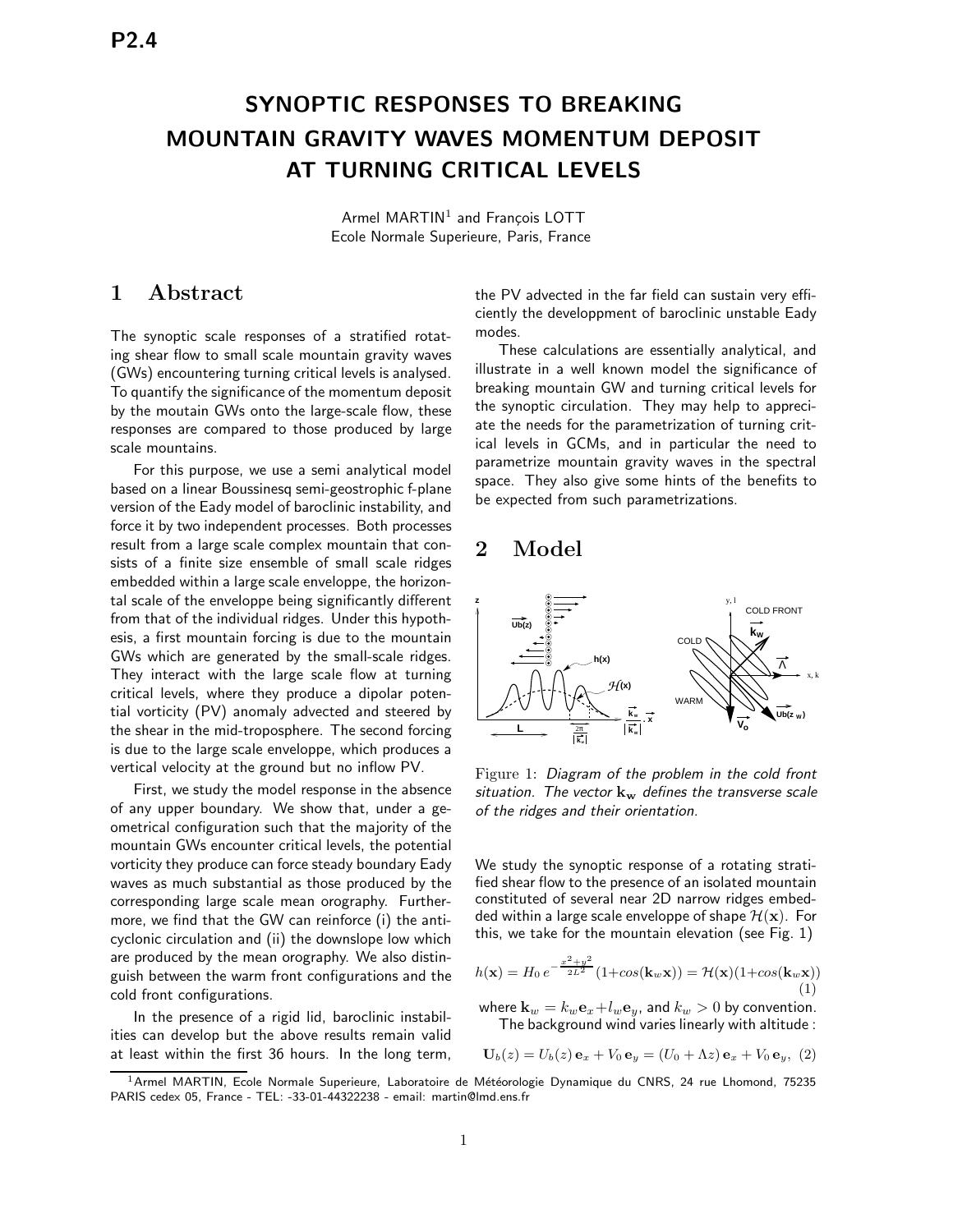where  $U_0$  and  $V_0$  are the two components of the incident wind at the ground, and  $\Lambda$  is the vertical wind shear. The background potential temperature is assumed to be given by

$$
\Theta_b(y, z, t) = \theta_r + \theta_0(z) + \Theta(y) + \theta_{ad}(t), \qquad (3)
$$

where  $\theta_r$  is a constant reference temperature,  $\theta_0(z)$ is the stratification when the fluid is at rest,

$$
\Theta(y) = -\frac{\Lambda f \theta_r}{g} y \tag{4}
$$

equilibrates the shear via the thermal wind balance, and

$$
\theta_{ad}(t) = -V_0 \Theta_y t \tag{5}
$$

accounts for the global change of potential temperature associated to the front  $\Theta_y$  advancing at the velocity  $V_0$ . The indices y and z denote derivatives relative to the corresponding coordinate. The gradients of  $\theta_0(z)$  and  $\Theta(y)$  are both constant, which implies that the Brunt Väisälä frequency and the background wind shear,

$$
N^2 = \frac{g\theta_{0z}}{\theta_r} \quad \text{and} \quad \Lambda = -\frac{g\Theta_y}{f\theta_r}, \tag{6}
$$

are constant too.

Next, we assume that the response to the large scale enveloppe  $H$  is well described by balanced equations, while the response to the small scale orography  $\mathcal{H}(\mathbf{x}) \cos(\mathbf{k}_w \mathbf{x})$  is well described by GWs not sensitive to the Coriolis force. These hypotheses at least require that the characteristic scale of the enveloppe is large compared to that of the GWs ( $\|\mathbf{k}_w\| L \gg 1$ ), and that the Rossby number associated with the GWs is large  $(\frac{V_0}{f}\left\|\mathbf{k}_w\right\|\,\gg\,1).$  Nevertheless, if the background flow turns with altitude, the GWs can encounter critical levels (Shutts, 1998), and affect the large scale flow as they deposit momentum and produces PV anomalies (Schär and Smith, 1993). The large scale flow response to this process will also be analysed with the balanced equations used to describe the response to  $H$ . Therefore, in the rest of the paper, we will assume that the large scale flow only sees the GWs through a large scale force

$$
\mathbf{F}(\mathbf{x}, z) = F(\mathbf{x}, z) \mathbf{e}_x + G(\mathbf{x}, z) \mathbf{e}_y, \qquad (7)
$$

and assume that the horizontal scale of this force is comparable to that of  $H$ , and that this scale corresponds to a Rossby number near 1 or smaller. Under this last hypothesis, and for small amplitude forcings, the response to F and  $H$  can be evaluated analitycally using a linear version of the semi-geostrophic Boussinesq set of equations given in Hoskins (1975). Indeed, Lott (2003) has shown that semi-geostrophic equations describe very well the large scale response to breaking GWs in complete numerical simulations.

This set of equations satisfies a budget for the potential vorticity (PV) given by :

$$
(\partial_t + \mathbf{U}_b \nabla) q + \nabla \mathbf{J}_N = 0, \tag{8}
$$

where the non advective PV flux and the PV are respectively

$$
\mathbf{J}_N = -\theta_{0z} \left(1 - Ri^{-1}\right) \mathcal{G} \mathbf{e}_x + \theta_{0z} \mathcal{F} \mathbf{e}_y - \Theta_y \mathcal{F} \mathbf{e}_z \tag{9}
$$

and

$$
q(\mathbf{x}, z, t) = \theta_{0z} \left( (1 - Ri^{-1}) \partial_x v_g - \partial_y u_g \right) + \Theta_y \partial_z u_g + f \partial_z \theta.
$$
\n(10)

In Eqs. (9) and (10),  $R_i = \frac{N^2}{\Lambda^2}$  is the background flow Richardson number. This linear problem can be solved in the Fourier space in the horizontal directions. In this space, the PV can be evaluated analytically and the potential satisfies :

$$
\frac{\partial^2 \hat{\phi}}{\partial z^2} - 2i\lambda_i \frac{\partial \hat{\phi}}{\partial z} - \left(\lambda_r^2 + \lambda_i^2\right) \hat{\phi} = \frac{g}{f\theta_r} \hat{q},\qquad(11)
$$

where 
$$
\lambda_r = \frac{N}{f} \sqrt{1 - \frac{1}{Ri}} ||\mathbf{k}||
$$
 and  $\lambda_i = l \frac{\Lambda}{f}$ . (12)

Therefore, the general form of the potential is :

$$
\hat{\phi} = \hat{\phi}_p(\mathbf{k}, z, t) + \hat{\phi}_u(\mathbf{k}, t) e^{-\lambda z} + \hat{\phi}_d(\mathbf{k}, t) e^{+\lambda^*(z - D)},
$$
\n(13)

where the particular solution

$$
\hat{\phi}_p(\mathbf{k}, z, t) = e^{-\lambda z} \int_0^z e^{2\lambda_r z'} \int_{z'}^D -\frac{g}{f\theta_r} \hat{q} e^{-\lambda^* z^v} dz'' dz' \tag{14}
$$

 $(\lambda = \lambda_r - i\lambda_i)$  contains all the PV, but vanishes in  $z = 0$  and  $z = D$  (\* denotes the complex conjuguate). The two other terms are the eigenmodes of Eq. (11) with a null right hand, which contain no PV, but which satisfy the two boundary conditions (boundary Eady waves).

We split each boundary Eady mode and each boundary condition in two parts :

$$
\hat{\phi}_{u,d}(\mathbf{k},t) = \hat{\phi}_{u,d_W}(\mathbf{k},t) + \hat{\phi}_{u,d_E}(\mathbf{k},t),\qquad(15)
$$

where the indices  $W$  and  $E$  respectively refer to the part excited by the GWs, and the part excited by the large scale enveloppe. The temporal evolution is obtained by the four boundary conditions. At the ground :

$$
\lambda_r(\partial_t - i{\bf k} {\bf U_0})\left(\hat{\phi}_{u_W} - \hat{\phi}_{d_W} e^{-\lambda^* D}\right)
$$

$$
-ik\Lambda \left(\hat{\phi}_{u_W} + \hat{\phi}_{d_W} e^{-\lambda^* D}\right) = B_G(\mathbf{k}, t) \text{ , with } (16)
$$

$$
B_G(\mathbf{k}, t) = (\partial_t - i\mathbf{k} \mathbf{U_0}) \partial_z \hat{\phi}_p(0) + \Lambda \hat{F}(0) \text{ , and } (17)
$$

$$
\partial_z \hat{\phi}_p(0) = -\int_0^D \frac{g}{f\theta_r} \hat{q} e^{-\lambda^* z} dz = \partial_z \hat{\phi}_p(\mathbf{k}, z = 0, t) ,
$$
\n(18)

and second

$$
\lambda_r (\partial_t - i {\bf k} {\bf U_0}) \left( \hat{\phi}_{u_E} - \hat{\phi}_{d_E} e^{-\lambda^* D} \right)
$$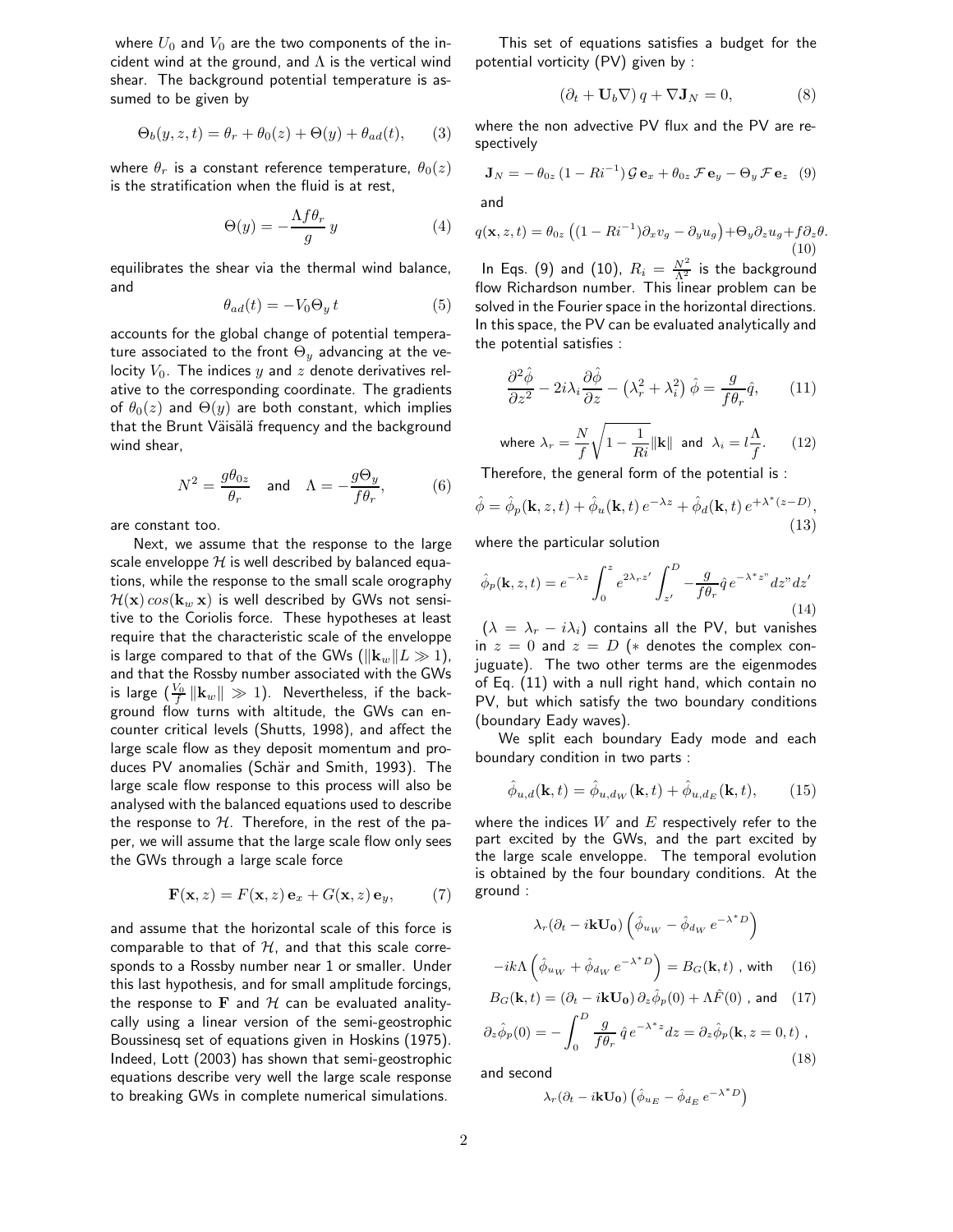$$
-ik\Lambda \left(\hat{\phi}_{u_E} + \hat{\phi}_{d_E} e^{-\lambda^* D}\right) = -i\mathbf{k} \mathbf{U_0} N^2 \left(1 - \frac{1}{Ri}\right) \hat{\mathcal{H}}(\mathbf{k}),\tag{19}
$$

where  $\hat{F}(0) = \hat{F}(\mathbf{k}, z = 0)$ . At the tropopause we impose to the vertical velocity to vanish (the equations are not shown but very near Eqs. (16)-(19)). We always take a null initial state, and the balanced response is always described at the ground, where  $\hat{\phi}_p$ vanishes, therefore we are only interested in comparing the two Eady modes :

$$
\hat{\phi}_W(\mathbf{k}, t) = \hat{\phi}_{u_W}(\mathbf{k}, t) + \hat{\phi}_{d_W}(\mathbf{k}, t) e^{-\lambda^* D} \text{ and}
$$

$$
\hat{\phi}_E(\mathbf{k}, t) = \hat{\phi}_{u_E}(\mathbf{k}, t) + \hat{\phi}_{d_E}(\mathbf{k}, t) e^{-\lambda^* D}.
$$
 (20)

To evaluate the force  $F(x, z)$ , we make another hypothesis and assume that its horizontal repartition takes the form :

$$
\mathbf{F}(\mathbf{x}, z) = \overline{\mathbf{F}}(z) e^{-\frac{x^2 + y^2}{L^2}}, \text{ where } \overline{\mathbf{F}} = -\frac{d}{dz} \overline{\mathbf{u} w}, \text{ and}
$$
\n(21)

$$
\overline{\mathbf{u}w} = \frac{1}{\pi L^2} \int_{-\infty}^{+\infty} \int_{-\infty}^{+\infty} \mathbf{u} \, w \, dx \, dy \qquad (22)
$$

Under this hypothesis, we can calculate analytically  $\overline{F}$ . As the most of the GWs emitted by the mountain have k that is near  $\mathbf{k}_w$  (or  $-\mathbf{k}_w$ ), the forcing F is only significant if there exists an altitude  $z_w$  where the background wind is perpendicular to  $\mathbf{k}_w$ , i.e. the background wind has to pass from one side of the ridges to the other when  $z$  increases. Such a favorable configuration is shown in the Fig. 1, and in this case we obtain

$$
\overline{\mathbf{F}}(z) \approx F_0 \frac{U_b(z)}{\|\mathbf{U}_b(z)\|^2} k_0(z)^2 e^{-L^2 \|\mathbf{k}_w\|^2 + L'^2 k_0^2}
$$

$$
(V_0 \mathbf{e}_x - U_b(z) \mathbf{e}_y), \qquad (23)
$$

$$
F_0 = \frac{1}{2\sqrt{\pi}} H_0^2 L N \Lambda , \qquad (24)
$$

$$
k_0 = \frac{k_w - l_w \frac{U_b(z)}{V_0}}{1 + \frac{U_b(z)^2}{V_0^2}}; L'^2 = \left(1 + \frac{U_b(z)^2}{V_0^2}\right)L^2.
$$
 (25)

The vertical profile of  $\overline{F}$  in Eq. (23) is displayed in Fig. 2, for the cold front configuration presented in Fig. 1 (parameters given in section 3). It is noteworthy that whatever is the altitude z,  $\overline{F}(z)$  is perpendicular to the background wind  $\mathbf{U}_{b}(z)$ , which is a characteristic feature of breaking GWs at critical levels. The force reaches its maximum at  $z_w = 5km$ , which is the altitude of the critical level associated to  $\mathbf{k}_w$ , the wave vector for which the spectrum of GWs is maximum. The force is significant over a vertical width of about 1-2km, centered around  $z_w$ , which will refer to the critical zone in the rest of the paper.



Figure 2: Vertical profile of the forcing  $\overline{\mathbf{F}}(z)$ , calculated in the reference cold front configuration described in section 3.

#### Numerical resolution:

To determine the flow response, we first integrate  $\hat{\phi}_p$ using Eq.  $(14)$ , by a trapezoïdal method on a model with a vertical grid which resolution is 500 m. Then,  $\phi_W$  and  $\phi_E$  are computed from the first order differential Eq. (16),(19), and the two upper boundary conditions, in the horizontal Fourier space and for 512 ∗ 512 harmonics. The corresponding horizontal mesh size in the physical space is  $40 km * 40 km * 500 m$ , for a  $10000 \, km * 10000 \, km * 10 \, km$  global domain box. The temporal integrals are computed with a trapezoïdal method too, and the model's time step is  $DT = 6H$ .

# 3 Results

We first present the response for the idealized cold front situation in Fig. 1. The parameters are chosen as follows :

$$
f = 10^{-4} s^{-1}, N = 10^{-2} s^{-1}, \Lambda = 4.10^{-3} s^{-1}
$$
  

$$
U_0 = 0 \text{ and } V_0 = -20 \, ms^{-1}
$$

The parameters that define the orography are :

$$
H_0 = 800~{\rm m} \,\,,\, L = 200~{\rm km},\,{\rm and}\,\,|{\bf k}_W| = \frac{2\pi}{70000}~m^{-1}
$$

.

These values lead to a dimensionless mountain height  $\epsilon = \frac{NH_0}{V_0} \approx 0.4 < 1$ , for the mean orography and  $V_0$  $\epsilon = \frac{N2H_0}{V_0} < 0.8 < 1$  for the small scale orography, which justifies a linear treatment. The large scale Rossby number is then  $\frac{V_{0}}{f\,L}\sim 1.$  We also take  $(\mathbf{\overline{e}_x}; \mathbf{\overline{k}}_w) = \frac{\pi}{4}$ , so that the critical zone centers around the altitude  $z_w$  such that :

$$
\mathbf{k}_w \cdot \mathbf{U}_b(z_w) = 0 \text{ that is } z_w = 5 \, km. \qquad (26)
$$

In the following, we will refer to that case as the Reference Cold Front Configuration (RCFC).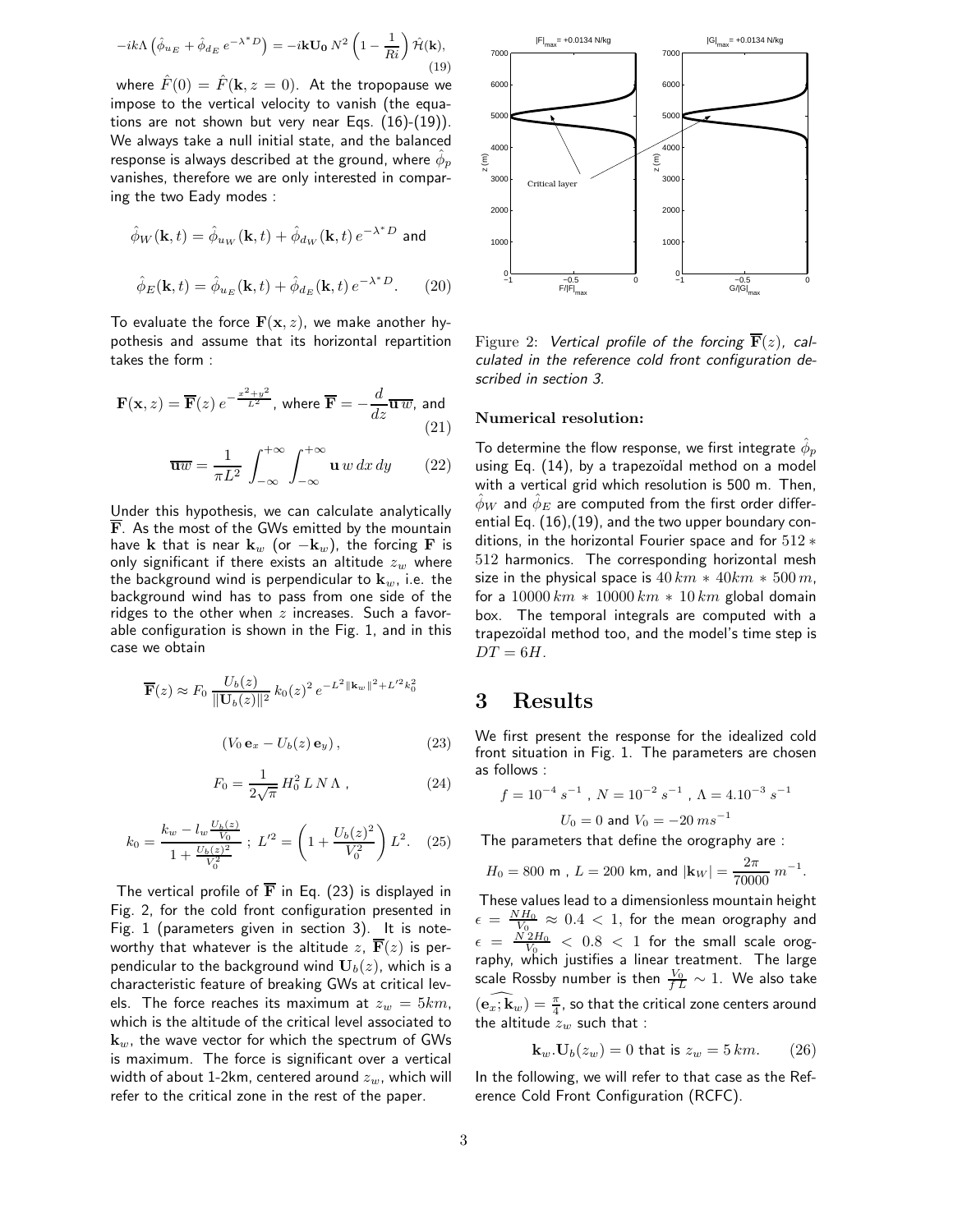

Figure 3: Potential vorticity anomaly at  $t = 8h$ , in the reference cold front configuration (RCFC)  $(CI=0.05 \text{ PVU}, 1 \text{ PVU}=1.0 * 10^{-6} \text{ K} \text{ kg}^{-1} \text{ m}^2 \text{ s}^{-1})$ . Horizontal sections are shown in the critical zone, centered at  $z_w = 5km$ . The range of values obtained is indicated above each section and the negative contours are dashed. The mountain is symbolized by the thick circle.

The Fig. 3a,b and c show three horizontal sections of the PV anomaly due to  $\bf{F}$  (Eqs. (8)-(10)), expressed in PV units  $(1 \text{ PVU}=1.0 * 10^{-6} \text{ K kg}^{-1} \text{ m}^2 \text{ s}^{-1}).$ At the three altitudes, the PV pattern is predominantly oriented in the direction of the background wind  $\mathbf{U}_{b}(z_{w})$ . This general orientation follows that, once produced by the non-advective PV flux  $J_N$  that is maximum near the point  $(x = 0; z = z_w)$  (Fig. 3b), the PV anomaly is advected by the background flow.

Furthermore, it is noteworthy that the sign of the PV changes vertically. This follows that the non advective PV flux  $\mathbf{J}_N$  has a vertical component  $-\Theta_y F$ proportionnal to  $V_0$ , hence oriented downward in this cold front case (Fig. 3a), and with a maximum value at  $z = z_w$  (Fig. 3b). Because of this vertical asymmetry of the PV anomaly, with the positive lobe under the critical layer and the negative one above, one can expect its influence near the ground to be predominantly cyclonic.

It may be emphasized here that the pattern, presented in Figs.3b, is strongly reminiscent of what occurs for a start-up cyclone in a barotropic flow over large scale mountains (Fig. 4). Lott (1999) has shown that such a start-up cyclone and the associated anticyclone attached to the ridge, are the natural consequence of a force acting perpendicularly to the flow, as it is the case here.



Figure 4: Schematic representation of the mechanism that produces the 3D PV disturbance in the model for the RCFC, in the vicinity of the mountain, where the non advective part of the PV flux  $J_N$  is dominant. a) Section at  $x = 0$ ; b) Section at  $z = z_w$ . The schematic contours of PV correspond to values found near the start up  $t = 0$ .

#### 3.2 Surface Potential

The time evolution of the surface potential  $\phi_E$ , due to  $H$ , is shown in fig. 5 a,b and c every 12 hours.

Consistent with Smith (1986), a stable boundary Eady wave is developping and extending downwind. This baroclinic lee wave is characterized by an anticyclonic pattern standing on the mountain. Immediately downstream of the mountain a trough is taking place, whose minimum reaches -1.3 mbar after 36 hrs (Fig. 5c).

The evolution of  $\phi_W$ , the surface potential due to F, is shown in fig. 5 d, e and f. As expected, the breaking GWs also excite a boundary Eady wave, with a minimum magnitude comparable to that of  $\phi_E$ . At t=36hrs, the minimum and maximum reach respectively -1.1 mb and 0.7 mb. Nevertheless, several differences are noticeable : i) the GWs do not induce a persistant anticyclonic pattern over the mountain; ii) the main cyclonic lobe is developping along the axis of the background wind in the critical zone, that is at  $-45^\circ$  of the x-axis; iii) the wavelength of the disturbance is about 2000 km, and substantially larger than that of  $\phi_E$ .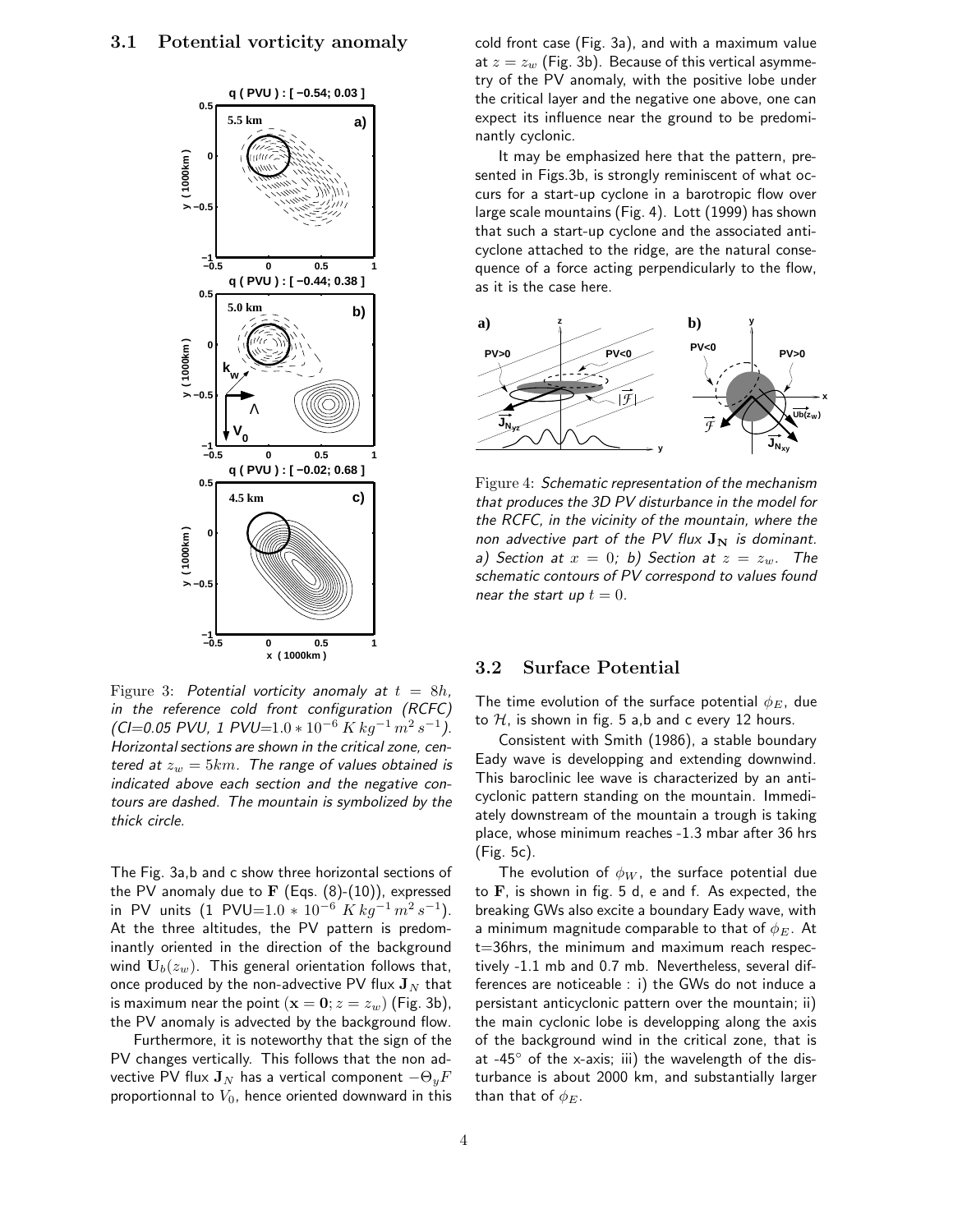Recalling that the PV anomaly  $q$ , in our system, is felt at the ground through the weighted average in Eq. (18), we can explain these three differences : i) follows that the positive PV lobe at  $z = 4.5 \, km$  hides in part the predominantly negative PV values found over the mountain and above that altitude (Fig. 3.a and 3.b); ii) follows that the PV anomaly extends along the -45 $\degree$  direction as well (Fig. 3); and iii) follows that the e-folding vertical decay length  $\frac{1}{\lambda_r}$  in Eq. (18) decreases when the horizontal wavenumber

increases.

The fig. 5 g,h and i show the sum of the two contributions. The extrema observed at  $t=36$  hrs show that the first downstream trough induced by the enveloppe  $(\phi_E)$  is slightly reïnforced by the GWs and reaches -1.6 mb, while the anticyclone over the mountain is almost unchanged. Notably, the trough just in the lee of the mountain, that is in the first thousand of kilometers, is slightly deepened.



Figure 5: Evolution of the potential at the surface in the RCFC, with the same conventions as in fig.  $3$  (CI=0.2) mbar). a), b) and c): part of the potential excited by the enveloppe of the mountain  $\mathcal{H}(\mathbf{x})$  ( $\phi_E$ ), respectively at  $t=12$  hrs, 24 hrs and 36 hrs; d), e) and f) : part of the potential due to the inflow PV anomaly deposited by the breaking GWs ( $\phi_W$ ); g), h) and i): total disturbance at the surface ( $\phi_E + \phi_W$ ). The extreme values reached at  $t=36$  hrs are indicated at the top of each column.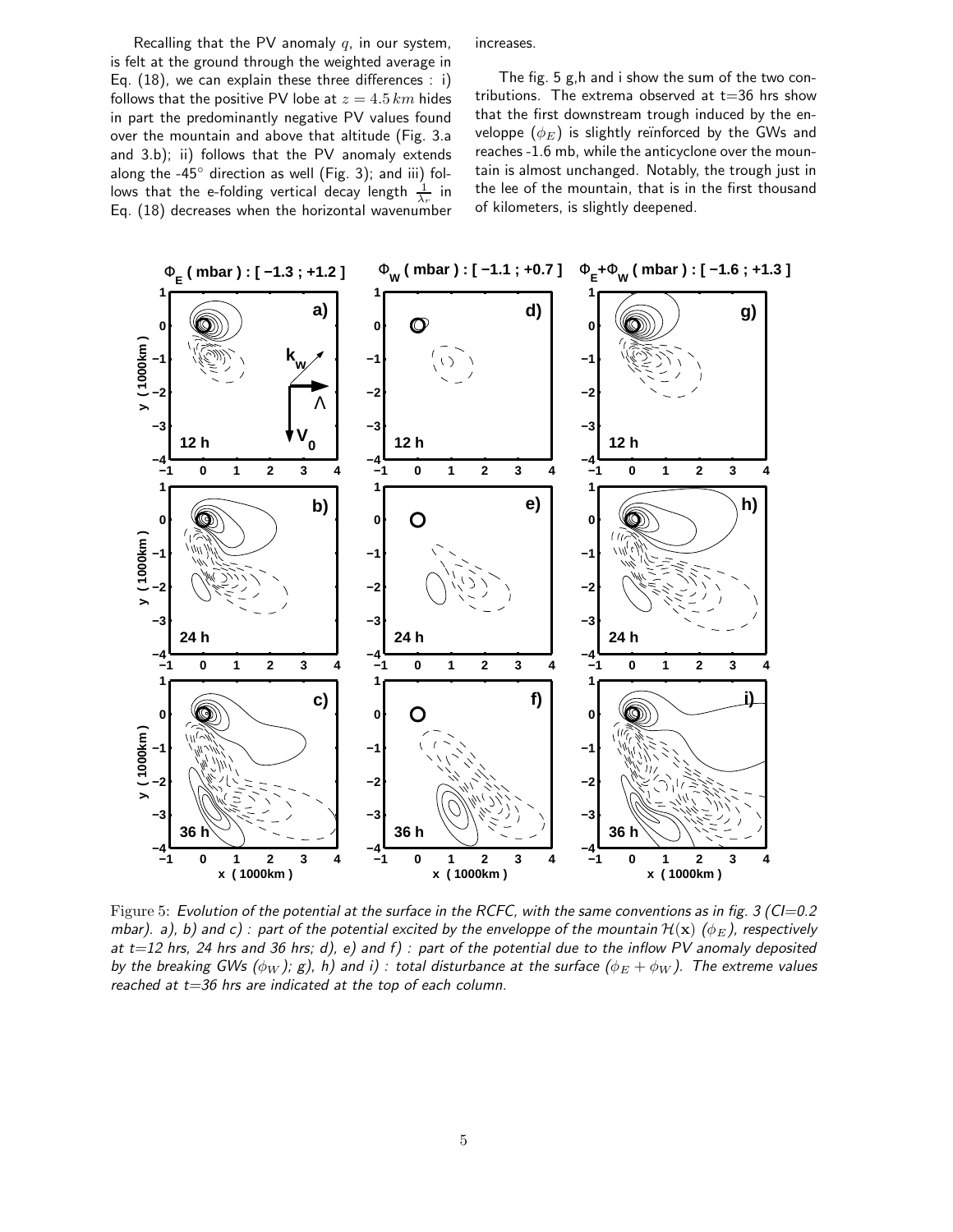## 4 Sensitivity tests

#### The warm front configuration

A Reference Warm Front Configuration (RWFC) is specified by inverting the wind at the surface :

$$
V_0 = 20 \; ms^{-1}
$$

To obtain a significant force  $\bf{F}$  in that case we also need to rotate the ridges and take  $l_w = -k_w < 0$ . All the other parameters stay equal to those in the previous case.



Figure 6: Potential vorticity anomaly at  $t = 8h$ , in the RWFC, with the same conventions as in fig. 3  $(CI=0.05 PVU)$ .

The PV anomaly obtained has the same dipolar struture as in the RCFC, it is oriented along the background wind near  $z_w$ , which is south-west north east (Fig. 6). Because of this asymmetry, and while the response to the enveloppe  $\phi_E$  is exactly the mirror image as regards to the x-axis of that found in the cold front case (Fig. 7a, b and c), the response to the breaking GWs  $\phi_W$  is not symmetrical to the previous one (Fig. 7d, e and f). More precisely, now the boundary Eady wave is dominated by a strong anticyclonic lobe which stays attached to the mountain. Notably, in this RWFC, the breaking mountain GWs reïnforce both the downslope trough and the anticyclone over the mountain.

#### Results with a tropopause : allowing baroclinic instability

Now we come back to the initial problem of section 2, and we consider the existence of an upper rigid lid at the altitude  $D = 10 \, km$ , allowing baroclinic instability. We find that under approximately one day and a half, the baroclinic growth is negligeable, which justifies the previous approach without any upper boundary. Thereafter, a substantial signal due to unstable modes start to dominate the response in the far field (i.e. far from the mountain range, and attached to the PV anomalies produced in the first few hours and that are advected downstream).

### 5 Conclusion

In this paper we have presented the building up and the use of a rather simple tool for studying the impact of mountain GWs breaking at turning critical levels on the large scale flow. The rather academic and analytical nature of the model allows us to understand the physical mechanisms induced in this problem. An interest of the method is to separate the effect of the large scale mean orography from the effect of the small scale breaking GWs, and to compare their relative importance.

We have shown that the impact of the breaking GWs emitted by the small scales of the orography, in terms of surface potential, can be comparable to the impact of the enveloppe. We have identified the different processes that have an influence on the strength of this effect, and on the characteristics of the pattern at the surface. The relative configuration of the background wind as regards to the vector  $\mathbf{k}_w$ defining the orientation and the width of the parallel ridges is crucial. It controls notably the altitude of the critical zone, and thus influences strongly the amplitude of the perturbation at the ground. Typically, a favorable case is obtained when the background wind passes from one side of the ridges to the other when  $z$ increases. Furthermore, we have identified some configurations, with a cold front and then a warm front, where the breaking GWs reïnforce both the downslope trough and the anticyclone over the mountain due to the enveloppe. The presence of unstable Eady modes, introduced here by taking into account a rigid lid, does not modify substantially those results, at least during one day or two. In a longer term and in the far field, nevertheless, we also found that GWs can trigger substantial baroclinic instability growth.